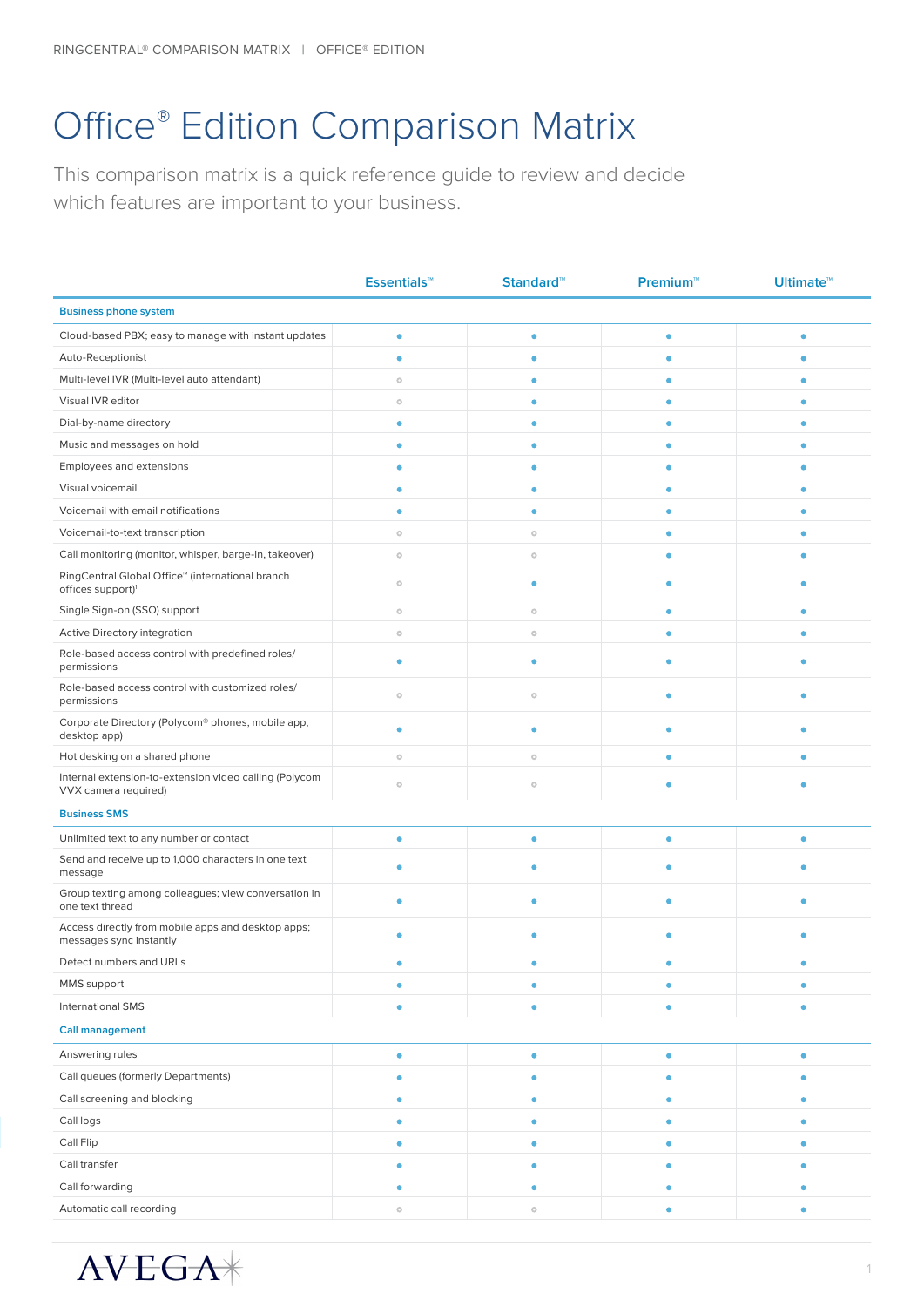|                                                                                                     | <b>Essentials™</b>     | <b>Standard™</b>       | <b>Premium™</b>        | <b>Ultimate<sup>™</sup></b> |  |  |
|-----------------------------------------------------------------------------------------------------|------------------------|------------------------|------------------------|-----------------------------|--|--|
| On-demand call recording                                                                            | ٠                      | ٠                      | ٠                      | ٠                           |  |  |
| Shared lines <sup>1</sup>                                                                           | é                      | ٠                      | ٠                      | ۵                           |  |  |
| Call Park (park calls in a public location in an account;<br>pick up with touch-tone support)       | ٠                      | ٠                      | ٠                      |                             |  |  |
| Park Locations (Private location only visible for<br>assigned users within a group)                 | ٠                      | ٠                      |                        |                             |  |  |
| Intercom <sup>1</sup>                                                                               | $\circ$                | ۰                      | ٠                      | ۰                           |  |  |
| Paging <sup>1</sup>                                                                                 | $\circ$                | ۰                      |                        | ۰                           |  |  |
| Inbound caller ID number                                                                            | $\bullet$              | ٠                      |                        | ۰                           |  |  |
| Inbound caller ID name (CNAME)                                                                      | $\circ$                | $\circ$                | ۰                      | ۰                           |  |  |
| Outbound caller ID (phone, text, fax)                                                               | $\bullet$              | $\bullet$              | ٠                      | ۰                           |  |  |
| Return calls with *69                                                                               | ٠                      | ۰                      | ٠                      | ۰                           |  |  |
| Presence across multiple devices                                                                    | ۰                      | ۰                      | ۰                      | ۰                           |  |  |
| <b>Extension dialing</b>                                                                            | ٠                      | ۰                      | ۰                      | ٠                           |  |  |
| Historical call reports                                                                             | $\circ$                | ۰                      | ٠                      | ۰                           |  |  |
| User templates <sup>1</sup>                                                                         | $\circ$                | ۰                      | ٠                      | ۰                           |  |  |
| Text-to-conference quick start                                                                      | $\circ$                | ٠                      | ٠                      | ۰                           |  |  |
| Missed call notification                                                                            | ٥                      |                        |                        |                             |  |  |
| Native iOS® app integrated calling                                                                  | ۰                      | ۰                      | ۰                      | ٠                           |  |  |
| Company number labeling                                                                             | ٠                      |                        |                        |                             |  |  |
| <b>Audio conferencing</b>                                                                           |                        |                        |                        |                             |  |  |
| Unlimited, easy access across devices                                                               | $\circ$                | $\bullet$              | ۰                      | ۰                           |  |  |
| Own unique bridge number and access codes                                                           | $\circ$                | ۰                      | ۰                      |                             |  |  |
| Host controls plus invite with international dial-in                                                | $\circ$                | $\bullet$              | ٠                      | ۰                           |  |  |
| Local dial-in numbers in over 55 countries                                                          | $\circ$                |                        |                        |                             |  |  |
| Online meetings (with RingCentral Meetings <sup>™</sup> )                                           |                        |                        |                        |                             |  |  |
|                                                                                                     |                        |                        |                        |                             |  |  |
| Host HD video conference with mobile enablement                                                     | Up to 4 participants   | Up to 4 participants   | Up to 100 participants | Up to 200 participants      |  |  |
| Host large meetings (additional license fee applied)                                                | Up to 500 participants | Up to 500 participants | Up to 500 participants | Up to 500 participants      |  |  |
| Web sharing with advanced annotation features                                                       |                        |                        |                        |                             |  |  |
| Send invitation via text or email                                                                   | ٠                      | ۵                      |                        |                             |  |  |
| Web client (view and listen capability with<br>dial-in option)                                      |                        |                        |                        |                             |  |  |
| Join RingCentral Meetings as a participant                                                          | ٠                      |                        |                        | ۰                           |  |  |
| Local meetings recordings                                                                           |                        |                        |                        |                             |  |  |
| Active speaker spotlight for all participants                                                       | ٠                      | ۰                      | ۰                      | ۰                           |  |  |
| Intuitive host controls during a meeting                                                            | ٠                      | ۰                      | ٠                      |                             |  |  |
| Attendee controls for easy meeting collaboration                                                    | ٠                      | ۰                      | ٠                      |                             |  |  |
| Grant remote control and mouse/keyboard control<br>for participants                                 |                        |                        |                        |                             |  |  |
| Screen sharing on iPhone®/iPad® app from desktop<br>(via USB and AirPlay)                           | ٠                      | ۰                      | ۰                      |                             |  |  |
| Whiteboard sharing (Windows®, Mac®, and iPad®)                                                      | ٠                      | ۰                      | ٠                      | ۰                           |  |  |
| File sharing from cloud storage<br>(Box, Dropbox <sup>™</sup> , and Google Drive™)                  |                        |                        |                        |                             |  |  |
| Intelligent echo cancellation                                                                       | ٥                      | ۰                      | ۰                      | ٠                           |  |  |
| Accessibility support for attendees with disabilities                                               | ٠                      | ۰                      | ٠                      |                             |  |  |
| Single Sign-on (SSO) support                                                                        | $\circ$                | $\circ$                | ۰                      |                             |  |  |
| Microsoft Outlook® Plugin: start and schedule<br>a RingCentral Meeting directly from Outlook        | ٠                      | ٠                      |                        |                             |  |  |
| Integration with Outlook, Google Calendar <sup>™</sup> , and iCal®                                  | ۰                      | ۰                      | ۰                      | ٠                           |  |  |
| Support RingCentral Rooms™<br>(additional license fee applied)                                      |                        |                        |                        |                             |  |  |
| Work with telepresence endpoint via Room Connector <sup>™</sup><br>(additional license fee applied) | ٠                      |                        |                        |                             |  |  |

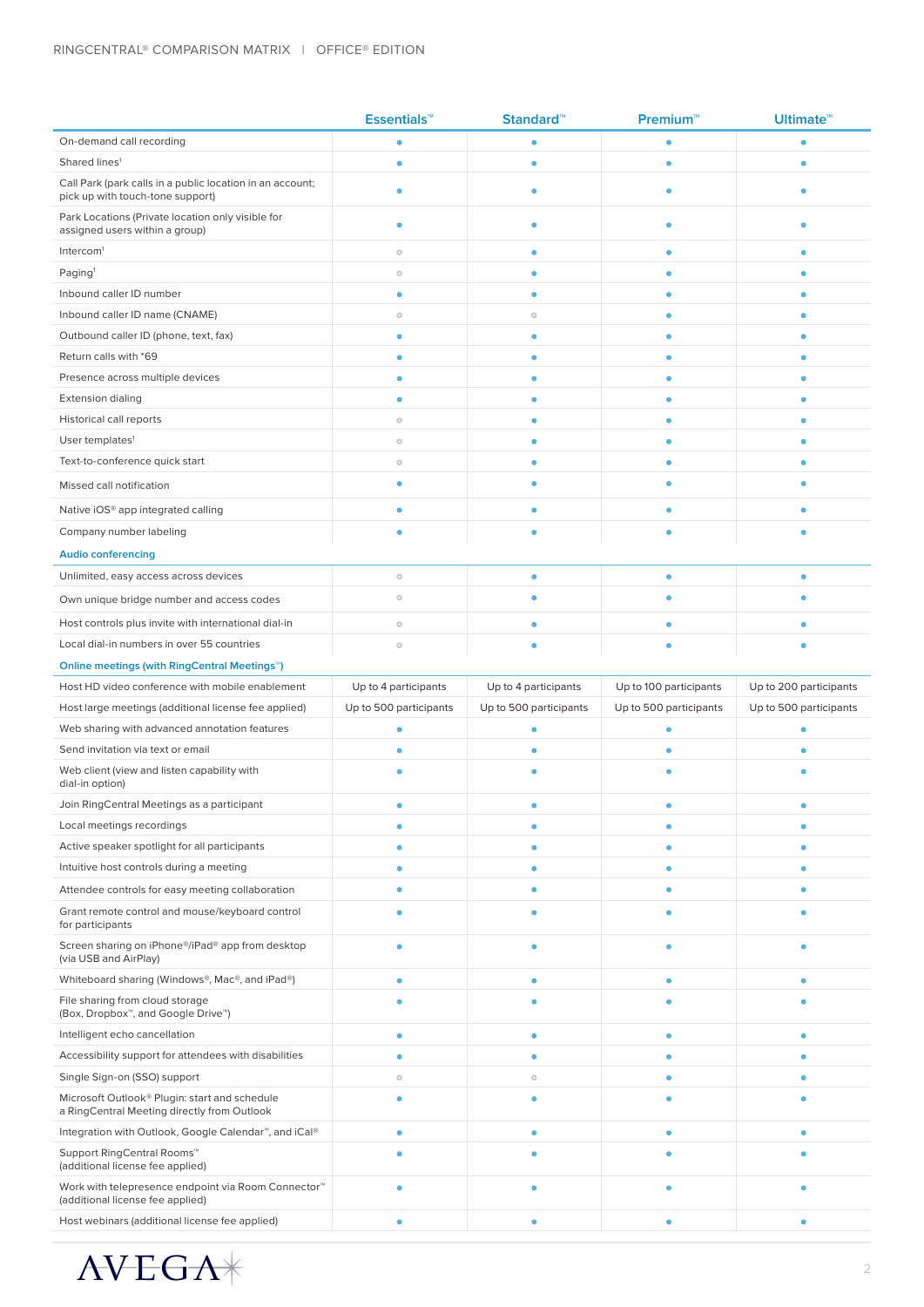|                                                                                                                                         | <b>Essentials™</b> | Standard <sup>™</sup> | <b>Premium™</b> | <b>Ultimate™</b> |  |
|-----------------------------------------------------------------------------------------------------------------------------------------|--------------------|-----------------------|-----------------|------------------|--|
| Integration with marketing automation tools (Webinar <sup>™</sup> )                                                                     | ٠                  |                       |                 |                  |  |
| <b>Phone services</b>                                                                                                                   |                    |                       |                 |                  |  |
| Unlimited US and Canada calling                                                                                                         | $\bullet$          | ٠                     | ٠               |                  |  |
| Toll-free calling <sup>2</sup>                                                                                                          | 100 mins           | 1,000 mins            | 2,500 mins      | 10,000 mins      |  |
| International calling                                                                                                                   | $\bullet$          | ٠                     | ۰               | $\bullet$        |  |
| Smart numbers for voice and fax <sup>3</sup>                                                                                            | $\bullet$          | ۰                     | ٥               |                  |  |
| Directory listings                                                                                                                      | $\bullet$          | ٠                     | ٥               |                  |  |
| Phone number: toll-free, local, vanity, international <sup>4</sup>                                                                      | $\bullet$          | ۵                     | ٠               |                  |  |
| International calling minutes bundles                                                                                                   | $\circ$            | ۰                     | ۰               |                  |  |
| HD voice on phones <sup>5</sup>                                                                                                         | $\bullet$          |                       | ٠               |                  |  |
| RingMe® click-to-call me                                                                                                                | $\bullet$          | ۸                     | ۰               |                  |  |
| RingOut <sup>®</sup> click-to-call out                                                                                                  | ۰                  | ۵                     | ٠               |                  |  |
| Log in with corporate email credentials                                                                                                 | ٠                  |                       |                 |                  |  |
| <b>RingCentral app for mobile and desktop</b>                                                                                           |                    |                       |                 |                  |  |
| Chat with internal and external contacts                                                                                                | $\bullet$          | ٠                     | $\bullet$       | ٠                |  |
| Full enterprise and global softphone calling capabilities                                                                               | $\bullet$          |                       | ٠               |                  |  |
| Start conference call and online meetings within<br>the app                                                                             | ۰                  |                       | ٠               |                  |  |
| File sharing                                                                                                                            | $\bullet$          | ۰                     | $\bullet$       | ٠                |  |
| Search across all entities                                                                                                              | $\bullet$          | ۰                     | ۰               |                  |  |
| Single Sign-on (SSO) support                                                                                                            | $\circ$            | $\circ$               | ۰               |                  |  |
| Shortcuts for frequently used features: set away status,<br>create tasks, search, etc.                                                  | ٠                  |                       | ٠               |                  |  |
| Unlimted cloud storage (messages, files, recordings)                                                                                    | ۰                  | ٠                     | ۰               |                  |  |
| Unlimited posts                                                                                                                         | ۰                  |                       | ۰               |                  |  |
| Unlimited integrations, including Google Drive, Box,<br>Dropbox, Evernote®, OneDrive, Asana, JIRA®, GitHub,<br>Zendesk®, and many more. |                    |                       |                 |                  |  |
| Unlimited guest users                                                                                                                   | $\bullet$          | ٠                     | ٠               |                  |  |
| Team calendars and events                                                                                                               | $\bullet$          |                       | ٠               |                  |  |
| Task management                                                                                                                         | $\bullet$          |                       | ٠               |                  |  |
| Mobile, web, desktop apps (Windows, Mac, iOS, and<br>Android <sup>™</sup> apps)                                                         |                    |                       |                 |                  |  |
| Integrated with company directory                                                                                                       |                    |                       |                 |                  |  |
| Integrated video conferencing with screen sharing                                                                                       | ۰                  |                       |                 |                  |  |
| Integrated SMS                                                                                                                          | $\bullet$          |                       | ۰               |                  |  |
| In-app document previews                                                                                                                | $\bullet$          | ٠                     | ۰               |                  |  |
| Full telephony calling capability                                                                                                       | ۰                  | ۰                     | ۰               |                  |  |
| Data retention policies                                                                                                                 | ۰                  | ۰                     | ۰               | ٠                |  |
| Content retrieval and search                                                                                                            | $\bullet$          | ۰                     | ۰               |                  |  |
| Compliance exports                                                                                                                      | ۰                  | ۰                     | ۰               |                  |  |
| Auto-provisioning with RingCentral Office                                                                                               | ۰                  |                       | ٠               |                  |  |
| Advanced administration controls                                                                                                        | ۰                  |                       | ٠               |                  |  |
| 24/7 priority support                                                                                                                   |                    |                       |                 |                  |  |
| <b>Internet fax</b>                                                                                                                     |                    |                       |                 |                  |  |
| Send and receive without a fax machine                                                                                                  | $\circ$            | ۰                     | ۰               |                  |  |
| Get faxes by email                                                                                                                      | $\circ$            |                       | ٠               |                  |  |
| Send faxes using a fax machine with the analog<br>adapter                                                                               | $\circ$            |                       |                 |                  |  |
| Scan to fax directly from desktop <sup>6</sup>                                                                                          | $\circ$            |                       | ۰               |                  |  |
| Drag and drop files as attachments                                                                                                      | $\circ$            |                       | ٠               | ۰                |  |

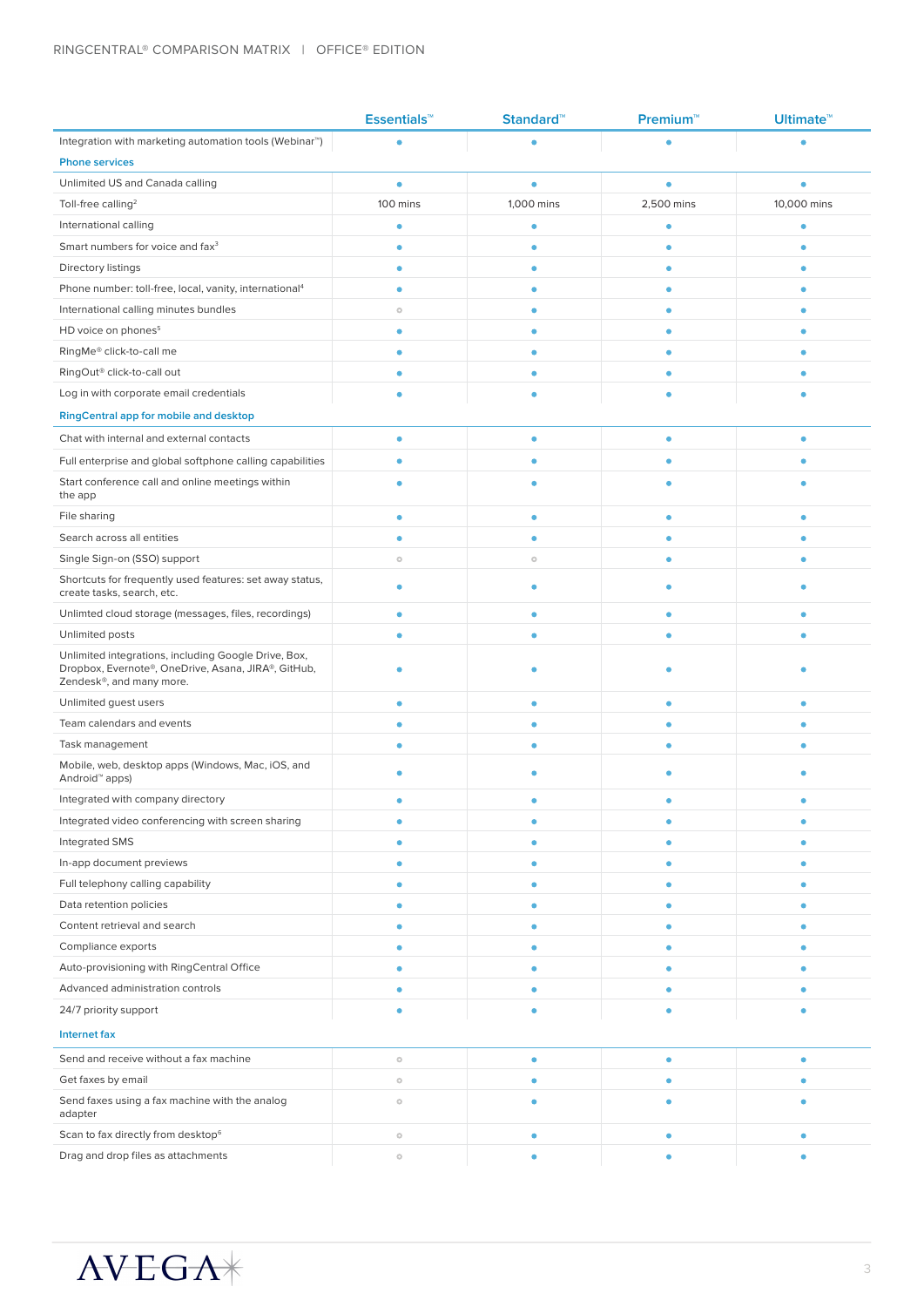|                                                                                                                                                                    | <b>Essentials™</b> | Standard <sup>™</sup> | Premium <sup>2</sup> | <b>Ultimate<sup>™</sup></b> |
|--------------------------------------------------------------------------------------------------------------------------------------------------------------------|--------------------|-----------------------|----------------------|-----------------------------|
| <b>Integrations</b>                                                                                                                                                |                    |                       |                      |                             |
| RingCentral internet fax                                                                                                                                           | $\circ$            | ٥                     | ٠                    | ٠                           |
| Microsoft Office and Outlook <sup>6</sup>                                                                                                                          | $\bullet$          | ۵                     | ٠                    |                             |
| RingCentral for Google (Gmail™, Chrome™,<br>Google Docs™)                                                                                                          | ۰                  | ۰                     | ٠                    |                             |
| RingCentral for Office 365 <sup>™</sup> (mail)                                                                                                                     | ۰                  | $\bullet$             | ۰                    | ٠                           |
| RingCentral for Skype <sup>™</sup> for Business                                                                                                                    | $\bullet$          | ۰                     | ٠                    | ٠                           |
| RingCentral for Salesforce®                                                                                                                                        | $\circ$            | $\circ$               | ٠                    | ٠                           |
| RingCentral for Oracle® Sales Cloud                                                                                                                                | $\circ$            | $\circ$               | ٠                    | ٠                           |
| RingCentral for Zendesk <sup>6</sup>                                                                                                                               | $\circ$            | $\circ$               | ٠                    | ٠                           |
| RingCentral for Desk.com <sup>™</sup>                                                                                                                              | $\circ$            | $\circ$               | ٠                    |                             |
| RingCentral for ServiceNow <sup>®</sup>                                                                                                                            | $\circ$            | $\circ$               | ٠                    | ٠                           |
| <b>RingCentral Archiver</b>                                                                                                                                        | $\circ$            | $\circ$               | ۰                    | ٠                           |
| <b>RingCentral for Box</b>                                                                                                                                         | $\circ$            | $\circ$               | ۰                    |                             |
| Active Directory support                                                                                                                                           | $\circ$            | $\circ$               |                      |                             |
| RingCentral Phone <sup>™</sup> mobile app                                                                                                                          |                    |                       |                      |                             |
| Supports iPhone, iPad, and Android smartphones<br>and tablets                                                                                                      | ٠                  | $\bullet$             | ٠                    | ٠                           |
| Supports Apple Watch® (iOS): get instant notification<br>on your Apple Watch                                                                                       | ۰                  | ٠                     |                      |                             |
| Unified number for phone, fax, and text <sup>3</sup>                                                                                                               | ۰                  | ۰                     | ٠                    | ٠                           |
| Pre-call and active call management                                                                                                                                | ٠                  | ٠                     | ٠                    |                             |
| Auto call handoff between Wi-Fi and 3G/4G; call<br>continuation during network handoff                                                                             | ۰                  | ۰                     | ٠                    |                             |
| Conferencing: host meeting, send invitation with<br>international dial-in via text or email, join meeting<br>before host, one-tap join as a participant            | $\circ$            |                       |                      |                             |
| Integrated with company directory; imported<br>contacts and favorites are automatically synced to the<br>RingCentral cloud and accessible from RingCentral<br>apps |                    |                       |                      |                             |
| Host RingCentral Meetings from mobile devices                                                                                                                      | ۰                  | ۰                     | $\bullet$            | $\bullet$                   |
| Join RingCentral Meetings as a participant                                                                                                                         | ۰                  | ٥                     | ٠                    |                             |
| Join now: integration with Google Calendar for<br>one-tap-join conferencing/meetings                                                                               | ۵                  |                       |                      |                             |
| Business SMS: send and receive texts (up to 1,000<br>characters) to individuals and groups, join call and view<br>web in a text thread with an easy tap            |                    |                       |                      |                             |
| <b>Business MMS</b>                                                                                                                                                | $\bullet$          | $\bullet$             | ۰                    | $\bullet$                   |
| Call switch: instantly switch an active call between<br>RingCentral endpoints                                                                                      | ۰                  | ۰                     | $\bullet$            |                             |
| Send text to 911                                                                                                                                                   | ٠                  | $\bullet$             | ٠                    | ۰                           |
| View colleagues' phone presence across devices                                                                                                                     | ٠                  | $\bullet$             | ٠                    | $\bullet$                   |
| Call screen with options to send to voicemail or reply<br>with a predefined or personal message in real time                                                       | ۰                  | ٥                     | ٠                    | ٠                           |
| View report dashboard of call summary, queue<br>activities, and user activities (admin only)                                                                       | ۰                  | ٠                     | ۰                    |                             |
| HD voice enabled with clearer communications<br>(OPUS codec support with adoptive audio bandwidth<br>based on the network)                                         |                    |                       |                      |                             |
| Voicemail-to-text (text transcription preview<br>in message)                                                                                                       | $\circ$            | $\circ$               | ۰                    | ٠                           |
| Single Sign-on (SSO) support                                                                                                                                       | $\circ$            | $\circ$               | $\bullet$            | $\bullet$                   |
| Roles and Permissions support                                                                                                                                      | ۰                  | ۰                     | $\bullet$            | ۰                           |
| Interactive notifications from notification tray with quick<br>response options                                                                                    | ۰                  | ۰                     | $\bullet$            |                             |
| Quick swipe for actions for messages, favorites,<br>documents, and draft/outbox (iOS)                                                                              | ۰                  | ٠                     |                      |                             |

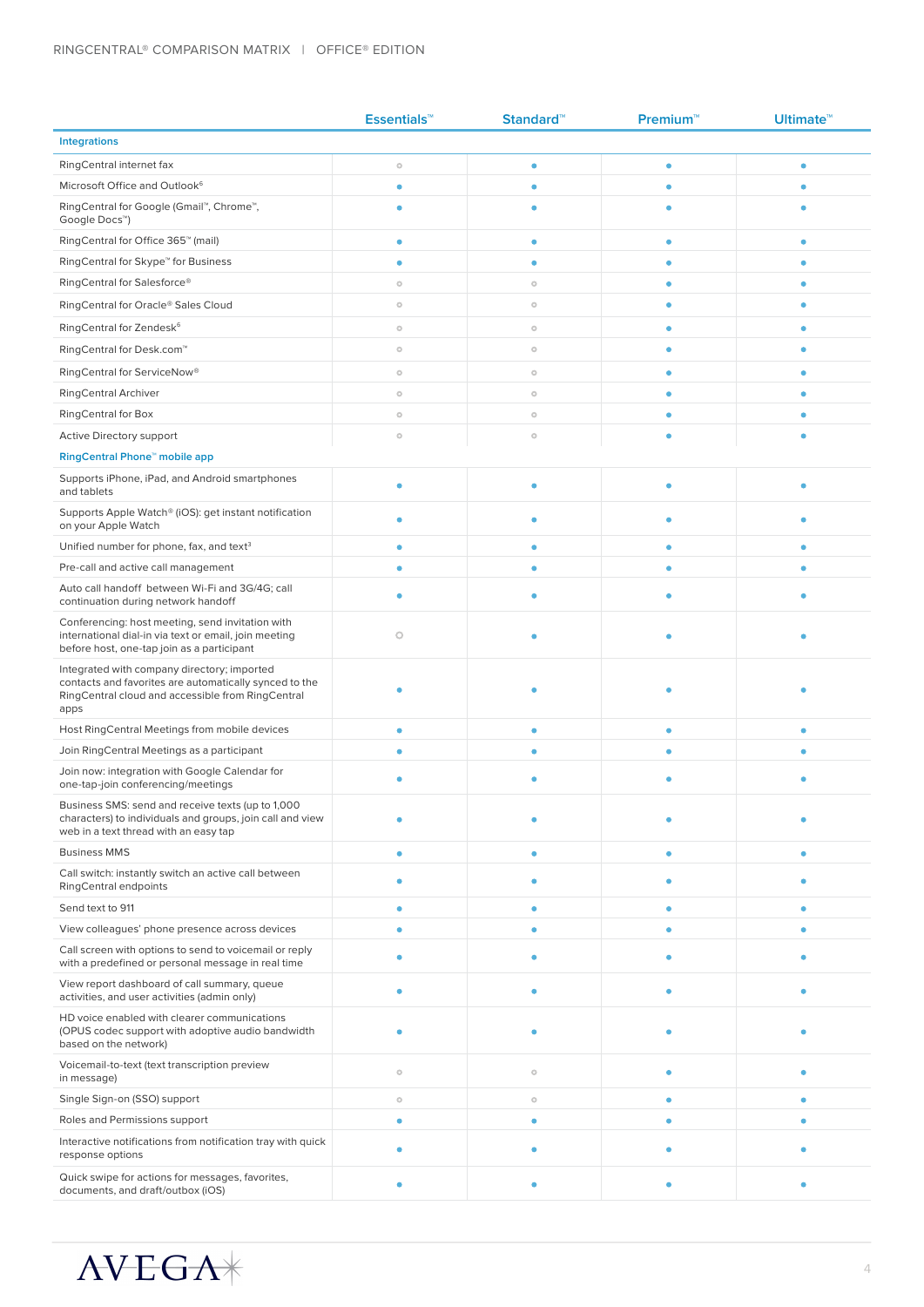|                                                                                                                                                                         | <b>Essentials™</b> | <b>Standard™</b> | <b>Premium™</b> | <b>Ultimate<sup>™</sup></b> |  |  |
|-------------------------------------------------------------------------------------------------------------------------------------------------------------------------|--------------------|------------------|-----------------|-----------------------------|--|--|
| Supports Spotlight search (iOS only)                                                                                                                                    | ۰                  | ۵                | ٠               | ٠                           |  |  |
| Supports 3D touch (iOS only)                                                                                                                                            | ٠                  | ۰                | ٠               | ٠                           |  |  |
| Display caller ID on "To" field<br>(lists the number a caller dialed)                                                                                                   | ۰                  | ۰                | ٠               |                             |  |  |
| VolP country blocking7                                                                                                                                                  | ٥                  | ٥                |                 |                             |  |  |
| <b>RingCentral Phone desktop app</b>                                                                                                                                    |                    |                  |                 |                             |  |  |
| Support Windows and Mac                                                                                                                                                 | ٠                  | $\bullet$        | ٠               | ٠                           |  |  |
| Answer calls directly from the desktop app                                                                                                                              | ٠                  | $\bullet$        | ۰               |                             |  |  |
| Make outbound calls from the desktop app<br>(with direct dial)                                                                                                          | ۰                  | ۵                | ٠               |                             |  |  |
| Single Sign-on (SSO) support                                                                                                                                            | $\circ$            | $\circ$          | $\bullet$       | $\bullet$                   |  |  |
| Support Plantronics headsets with call control                                                                                                                          | ۰                  | ٥                | $\bullet$       | ٠                           |  |  |
| Active call management: mute/unmute, transfer,<br>record, park (private or public), flip calls                                                                          | ۰                  | ٠                | ٠               |                             |  |  |
| One single view for easy management of current call,<br>incoming calls, calls on hold                                                                                   | ۰                  | ۵                | ٠               |                             |  |  |
| Access voicemail and view fax directly from the app<br>with options to save, listen/view, reply, delete, block<br>numbers, etc. <sup>3</sup>                            | ۵                  |                  |                 |                             |  |  |
| View the caller's number and extension (if any) from<br>an incoming call                                                                                                | ٠                  | ۵                |                 |                             |  |  |
| View the caller's name (CNAME) from an incoming call                                                                                                                    | $\circ$            | $\circ$          | ٠               |                             |  |  |
| Call screen with options to ignore calls, send to<br>voicemail, or reply with a predefined or personal<br>message in real time                                          | ۰                  |                  |                 |                             |  |  |
| Integrated with company directory: imported contacts<br>and Favorites are automatically synced to the<br>RingCentral cloud and accessible from RingCentral<br>apps      |                    |                  |                 |                             |  |  |
| Head-up display (HUD)                                                                                                                                                   | $\bullet$          | $\bullet$        | $\bullet$       | $\bullet$                   |  |  |
| Call monitoring from HUD (monitor, whisper, barge-in,<br>takeover)                                                                                                      | $\circ$            | $\circ$          |                 |                             |  |  |
| View colleagues' phone presence status from contacts,<br>favorites, etc.                                                                                                | $\bullet$          | $\bullet$        | ٠               |                             |  |  |
| Conferencing: host meeting, send invitation with<br>international dial-in                                                                                               | $\circ$            | ٠                |                 |                             |  |  |
| Access to online meetings                                                                                                                                               | ٠                  | ٠                | ٠               | ٠                           |  |  |
| Join Now: integration with Google Calendar for one-<br>click join to conferencing/meetings                                                                              |                    |                  |                 |                             |  |  |
| Business SMS: send and receive texts (up to 1,000<br>characters) to individuals and groups; join call and view<br>web in a text thread with an easy tap                 |                    |                  |                 |                             |  |  |
| <b>Business MMS</b>                                                                                                                                                     | ۰                  | ۰                | $\bullet$       | ٠                           |  |  |
| Call switch: instantly switch an active call between<br>RingCentral endpoints                                                                                           | ۰                  | ٠                | ٠               |                             |  |  |
| Send and receive texts with emoji support                                                                                                                               | ۰                  | ۰                | ٠               | ٠                           |  |  |
| HD voice-enabled with clearer communications (OPUS<br>codec support with adoptive audio bandwidth based<br>on the network)                                              | ٠                  |                  |                 |                             |  |  |
| Set outbound caller IDs for calls and texts                                                                                                                             | $\bullet$          | ۰                | ۰               | $\bullet$                   |  |  |
| Integration with Microsoft Outlook/Office; reach<br>your contacts directly from within Microsoft Office<br>applications; automatic photo input support; Windows<br>only |                    |                  |                 |                             |  |  |
| Integrated with Mac Address Book/Mac photo support <sup>8</sup>                                                                                                         | $\bullet$          | ۰                | $\bullet$       | $\bullet$                   |  |  |
| Option to print incoming faxes automatically <sup>6</sup>                                                                                                               | $\circ$            | ۰                | ۰               | ۰                           |  |  |
| Click to call/click to fax (from applications and websites<br>that support call to:, tel:, and fax: protocols) <sup>3</sup>                                             | ٠                  | ٠                | ٠               |                             |  |  |
| Voicemail-to-text (text transcription preview in<br>message)                                                                                                            | $\circ$            | $\circ$          | ۰               |                             |  |  |
| VolP country blocking7                                                                                                                                                  | $\bullet$          | $\bullet$        | ٠               | $\bullet$                   |  |  |